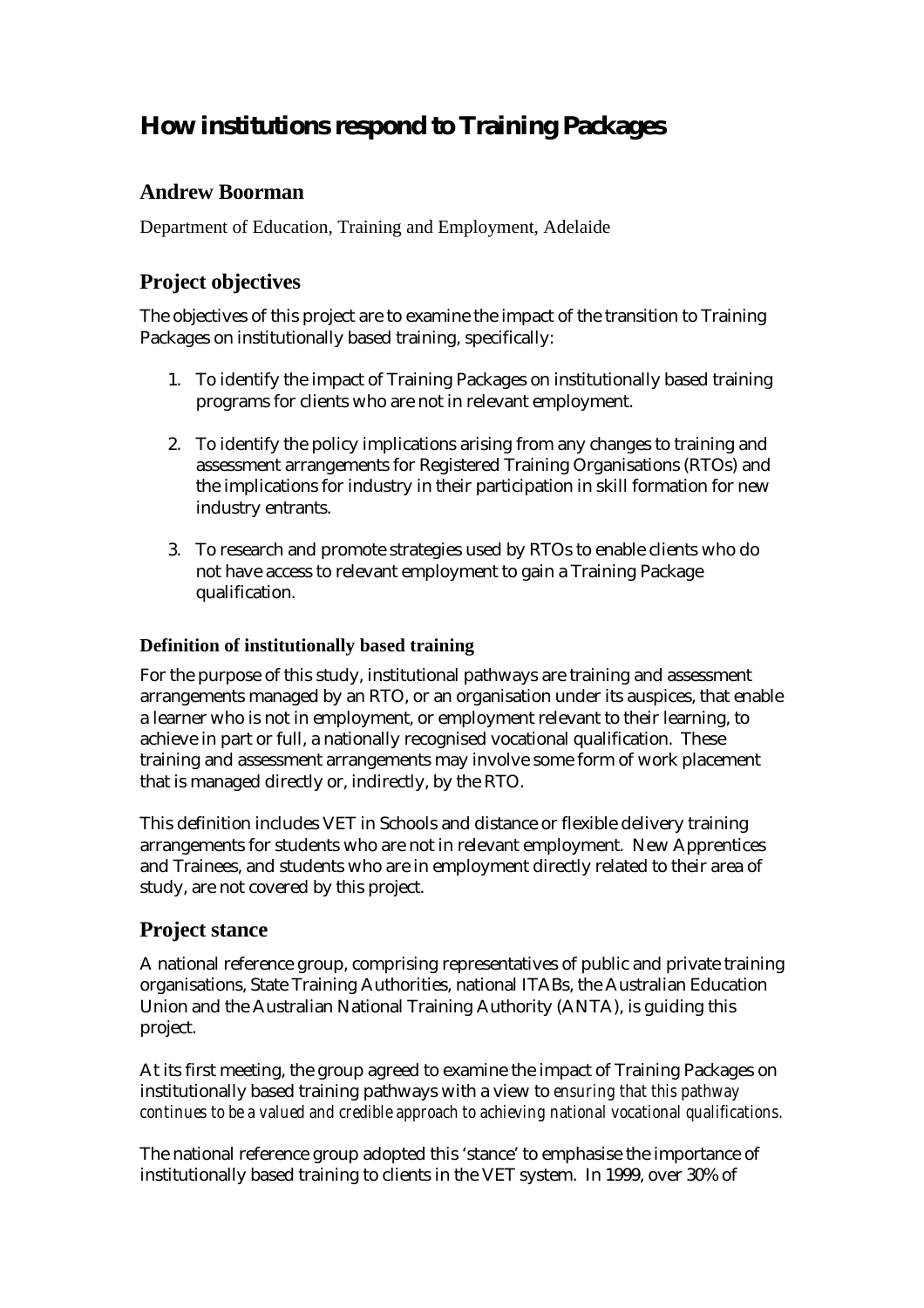students enrolled in either Training Packages or accredited courses were either not in the labour force or unemployed (National Centre for Vocational Education Research (NCVER) unpublished enrolment data 1999). In addition, an estimated further 20% of VET students are employed, but not in an occupation or industry relevant to the qualification they are completing (Estimated from data in the NCVER 1999 Student Outcomes Survey).

## **Project methods**

The project used two methods to gather information. These were:

1. Case studies

14 case studies of RTOs delivering qualifications to institutionally based students in seven different Training Packages were documented. The Training Packages selected were Administration, Beauty Therapy, Community Services, Horticulture, Hospitality, Retail and Information Technology.

It is important to note that the project did not specifically seek 'best practice' delivery of Training Packages. In most cases, selected RTOs were informally endorsed, either through the State Training Authority, central office (in the case of TAFE), or the State ITAB as being suitable for a case study. Accordingly, the case studies present a snapshot of how RTOs are grappling with the delivery of Training Packages for institutionally based students.

2. Workshops

To broaden the information gathered for the project, a total of eight workshops were conducted in city and regional areas. The workshops were held in Townsville, Brisbane, Newcastle, Sydney, Canberra, Melbourne, Bendigo and Adelaide. Invitations were sent to State Training Authorities, TAFE Institutes, ACPET members and National and State ITABs. A total of 276 participants attended. Sixteen attendees were from ITABs and fourteen from private RTOs. The remainder were from TAFE institutes or departments.

In addition to the workshops, the project manager met with a number of State and Territory Training Authority staff on an individual or small group basis.

## **Project products**

This project will produce:

- 1. a set of guidance materials for RTOs on some of the issues for delivering institutionally based training for Training Package qualifications. These materials will draw from the experiences of RTOs in the 14 documented case studies, each of which will also be included in full as an appendix to the guidance materials.
- 2. a report to ANTA on the findings of the project and recommendations for improving access to Training Package qualifications through institutionally based training.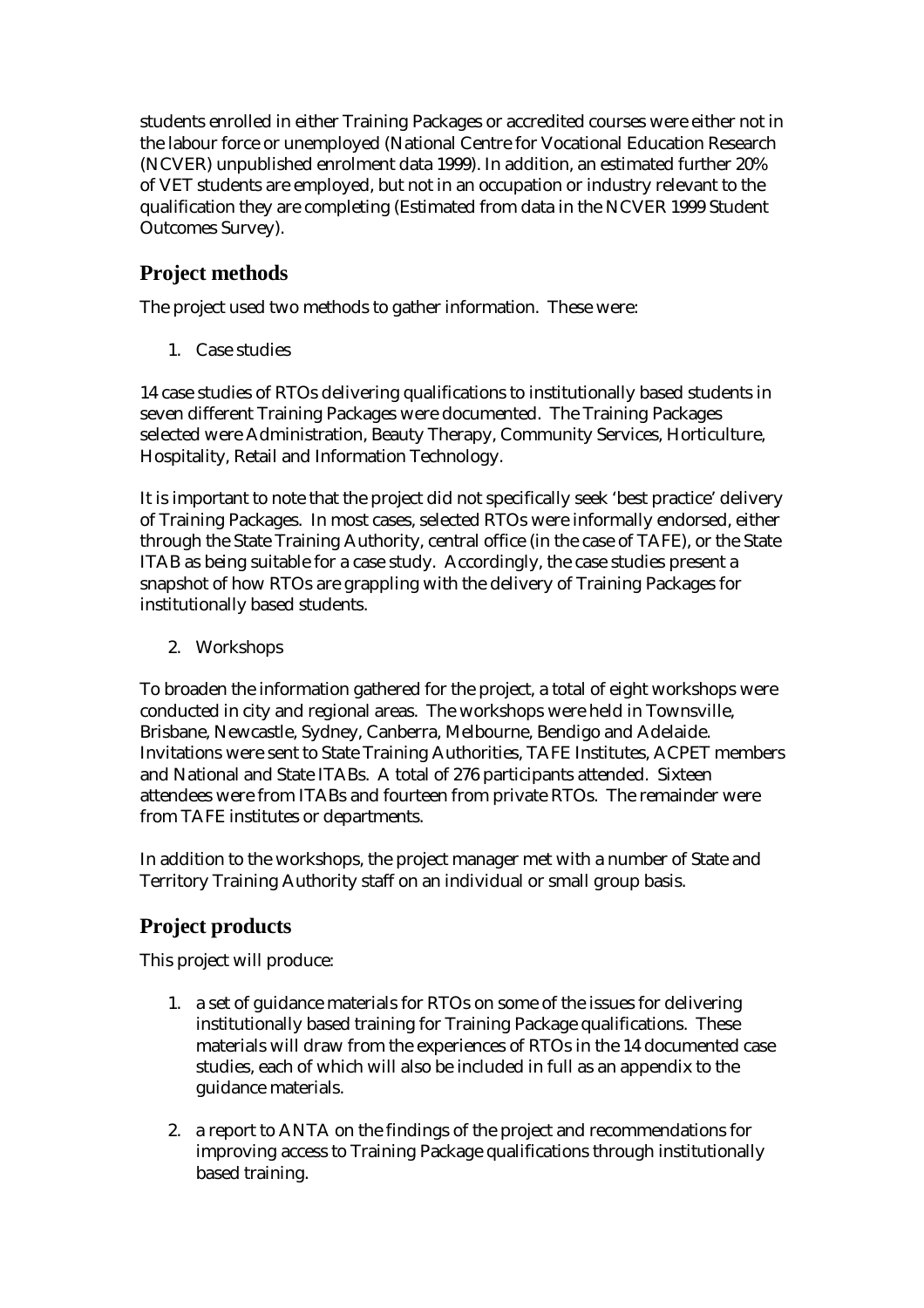## **Project findings**

#### **Context for the findings**

In considering the findings of this project, it needs to be borne in mind that each industry and Training Package has its own particular issues that are influenced by:

- The extent of change from national curriculum-based qualifications to the new qualifications in each Training Package.
- The period of time elapsed since endorsement and hence opportunity for implementation.
- The extent and culture of vocational training in the industry concerned before Training Package implementation.
- The adaptability of the qualifications in the Training Package to existing educational processes and administrative systems.

Not all issues raised through the project concerned the Training Package product, but rather the funding and administrative systems and the training culture of the industry within which each RTO operates.

The range of responses and questions raised at the workshops indicate that the implementation of Training Packages still has a long way to go in terms of understanding and acceptance. Although attention is being given to professional development and communication, more needs to be done.

#### **The impact of Training Packages on institutionally based training**

In the case studies from this project, the transition from accredited courses to qualifications in Training Packages has impacted on training programs, facilities and equipment and relationships with industry. The extent of change has ranged from fine tuning to wholesale changes to the way training is structured and delivered.

In large part, the extent of change seems to be determined by the nature of the Training Package and its relationship to the superseded curriculum. Thus, RTOs delivering the Horticulture, Information Technology and Community Services Training Packages needed to make significant changes to their training programs. RTOs delivering the Administration, Beauty Therapy, Hospitality, and Retail Training Packages did not need to make such radical changes.

RTOs have invested in facilities and equipment to provide industry realistic training and assessment environments. For example, these include network engineering laboratories, upgraded training restaurants, practice offices and a workroom replicating an aged care facility. For many of the RTOs, the transition to Training Packages has strengthened their relationships with local industry. RTOs are also reporting good employment outcomes for graduates from their institutionally based courses. However, Training Packages have raised issues for institutionally based delivery and these are discussed below.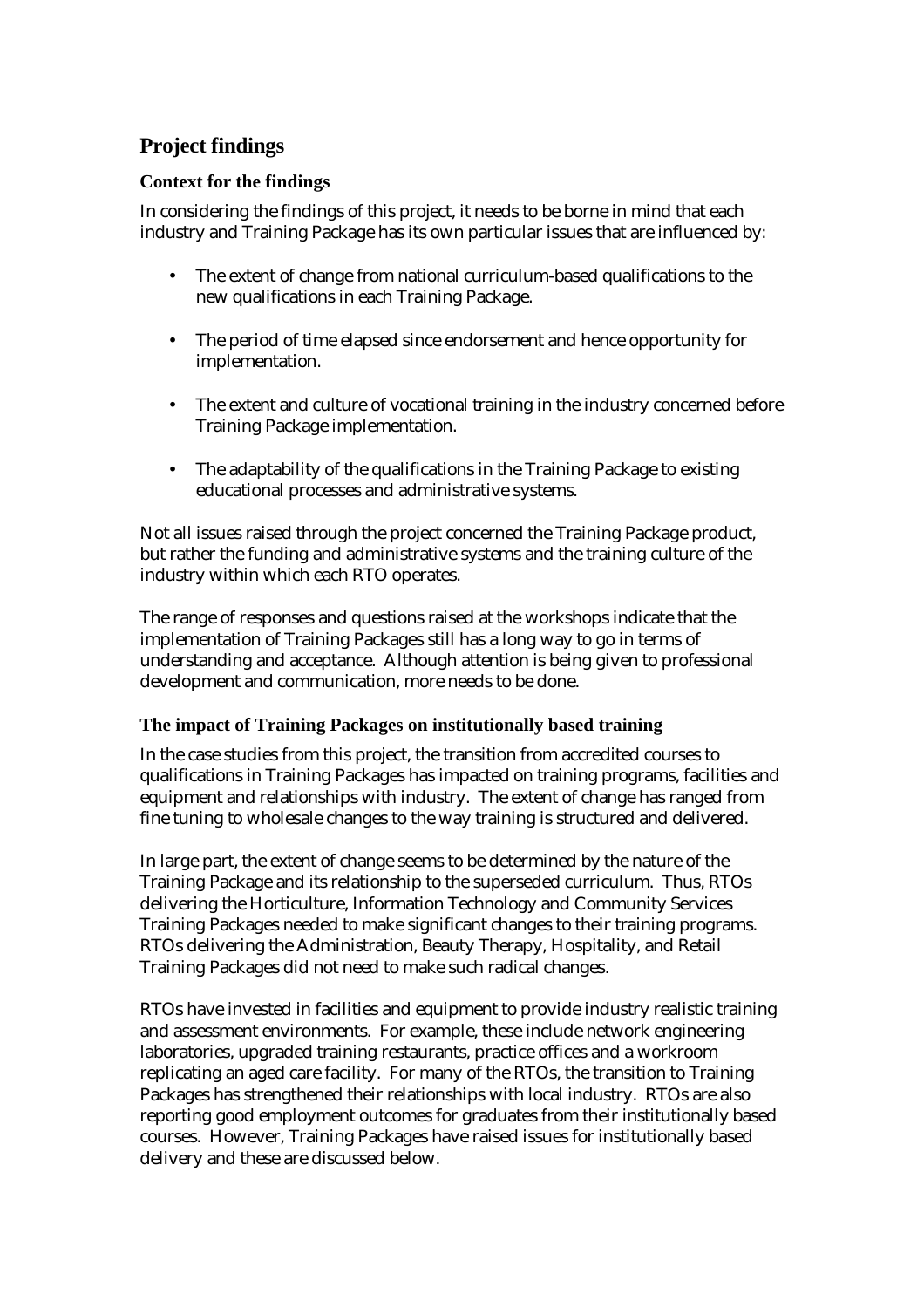#### **Is employment necessary to achieve a Training Package qualification?**

In 1999, ANTA staff examined the documentation for all Training Packages endorsed at that time to determine how many competencies and qualifications were prescribed as only being achieved through assessment in the workplace. Thirty-seven units of competence were identified in this category. However, while this number is low in relation to the total number of endorsed units, trainers participating at the workshops for this project were clearly of the view that there are many more units and qualifications for which it is problematic to develop competence without access to a workplace.

The reasons for this include:

- Lack of resources to simulate workplace conditions.
- The range and complexity of the units of competence.
- Employment or experience in the industry being judged as essential for the development of competence and the collection of evidence for assessment.
- Industry advice that a period of employment and assessment in the workplace is a requirement of the qualification.

Table 1 below indicates the periods of employment or work placement required in each of the 14 case studies. Four of the ten RTOs offering a diploma-level qualification required students to find employment to complete their qualification. All of these RTOs reported that once students enrol in the course, they are able to find suitable employment to be undertaken concurrently with the course. Employment was not required for students to complete any of the Certificate III qualifications.

| <b>Training Package</b><br>case study | <b>Qualification</b> | <b>Employment</b> |                        | Work placement                         |                           |
|---------------------------------------|----------------------|-------------------|------------------------|----------------------------------------|---------------------------|
|                                       |                      | Period<br>(weeks) | Assessed<br>for qual'n | Period<br>(weeks)                      | Assessed<br>for qual'n    |
| Administration case<br>study 1        | Diploma              | no                | n/a                    | 1                                      | no - only<br>attendance   |
| Administration case<br>study 2        | Diploma              | no                | n/a                    | $1 \text{ day/wk}$<br>over 30<br>weeks | yes                       |
| Beauty Therapy case<br>study 1        | Diploma              | no                | n/a                    | yes                                    | $no - only$<br>attendance |
| Beauty Therapy case<br>study 2        | Diploma              | no                | n/a                    | yes                                    | no                        |

Table 1: Employment and work placement in 14 case studies of delivery of qualifications in Training Packages by RTOs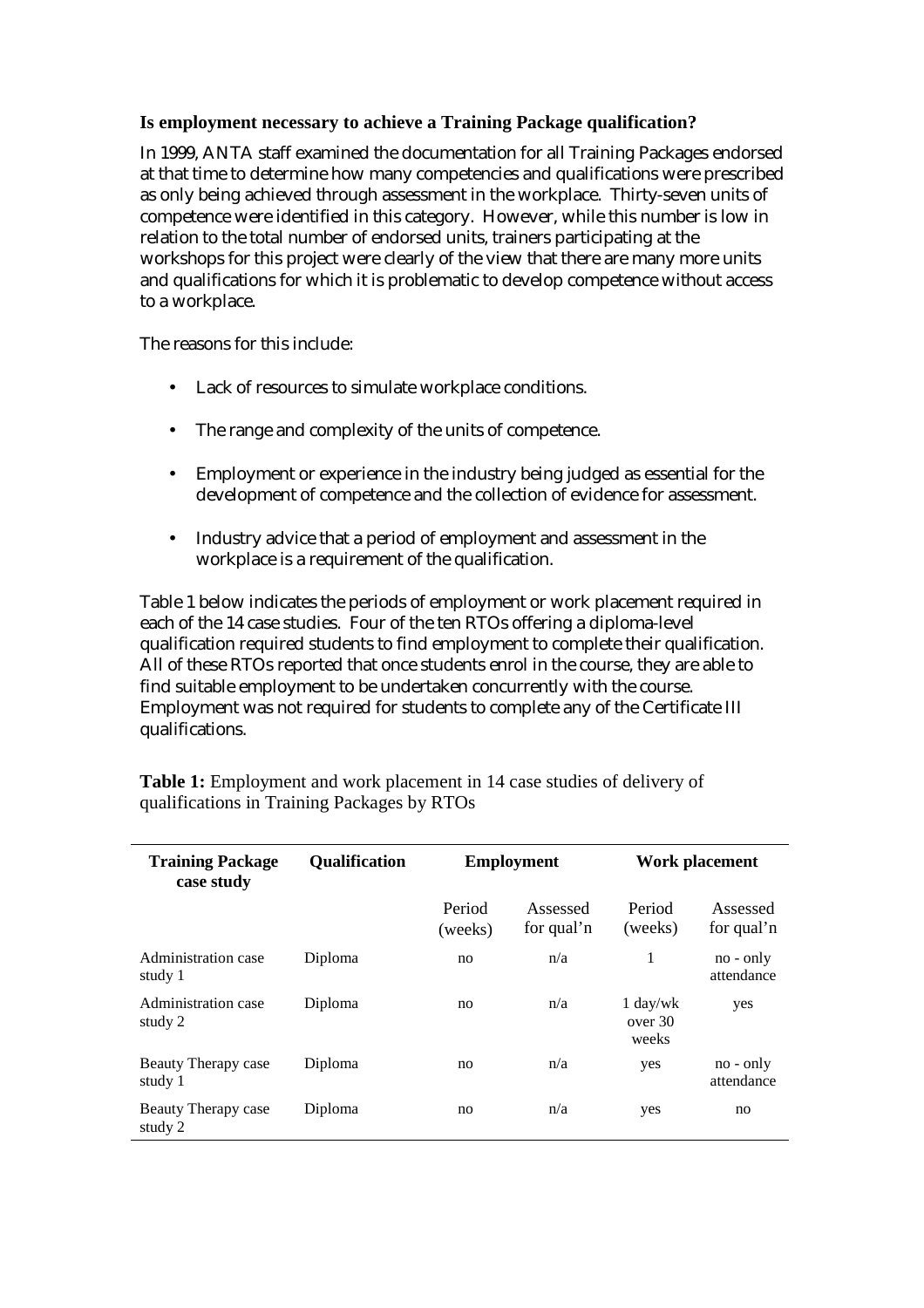| <b>Community Services</b><br>case study 1* | Certificate III            | no        | n/a | 2 weeks | yes |
|--------------------------------------------|----------------------------|-----------|-----|---------|-----|
|                                            | Certificate<br>IV/Dip      | yes*      | yes | n/a     |     |
| <b>Community Services</b><br>case study 2  | Certificate IV             | no        | n/a | $4 - 5$ | yes |
| Horticulture case study<br>1               | Certificate III            | no        | n/a |         |     |
|                                            | Certificate<br>IV/Dip      | $yes*$    | yes |         |     |
| Horticulture case study<br>2               | Diploma                    | no        | n/a |         |     |
| Hospitality case study<br>1                | Diploma                    | 20        | yes | no      | no  |
|                                            |                            | part time |     |         |     |
| Hospitality case study<br>2                | Diploma                    | 20        | yes | no      | no  |
| Information Technol'y<br>case study 1      | Dip Software               | no        | n/a | no      | n/a |
|                                            | Dip Neworks                | no        | n/a | yes     |     |
| Retail case study 1                        | Certificate II and<br>Ш    | no        | n/a | yes     | yes |
| School case study 1                        | Certificate II             | no        | n/a |         |     |
| School case study 2                        | Statement of<br>Attainment | no        | n/a |         |     |

\* In these qualifications, the RTO requires students to be employed in the industry.

#### **Assessing competence in institutionally based training programs**

#### *Interpreting the definition of competence*

In all workshops and case studies, participants discussed the definition of competence and its application in interpreting competency standards. Questions that RTOs asked include:

- Can the competencies be developed in a simulated environment in the RTO facilities?
- What opportunities for practice are required to reach the performance standard required in a workplace?
- Is a period of employment or work placement required, and if so, for which competencies and for what duration?

Many participants queried whether competence is a standard of performance '… for employment' or, '... in employment?' The accepted definition of competence for vocational training clearly indicates that competence is the ability to perform in a workplace context.

To illustrate this issue, consider the extent of employment that is usually required for trade-based apprenticeships and recognition. What level of skill maturity is necessary for competence in other occupations? If the approach taken with trades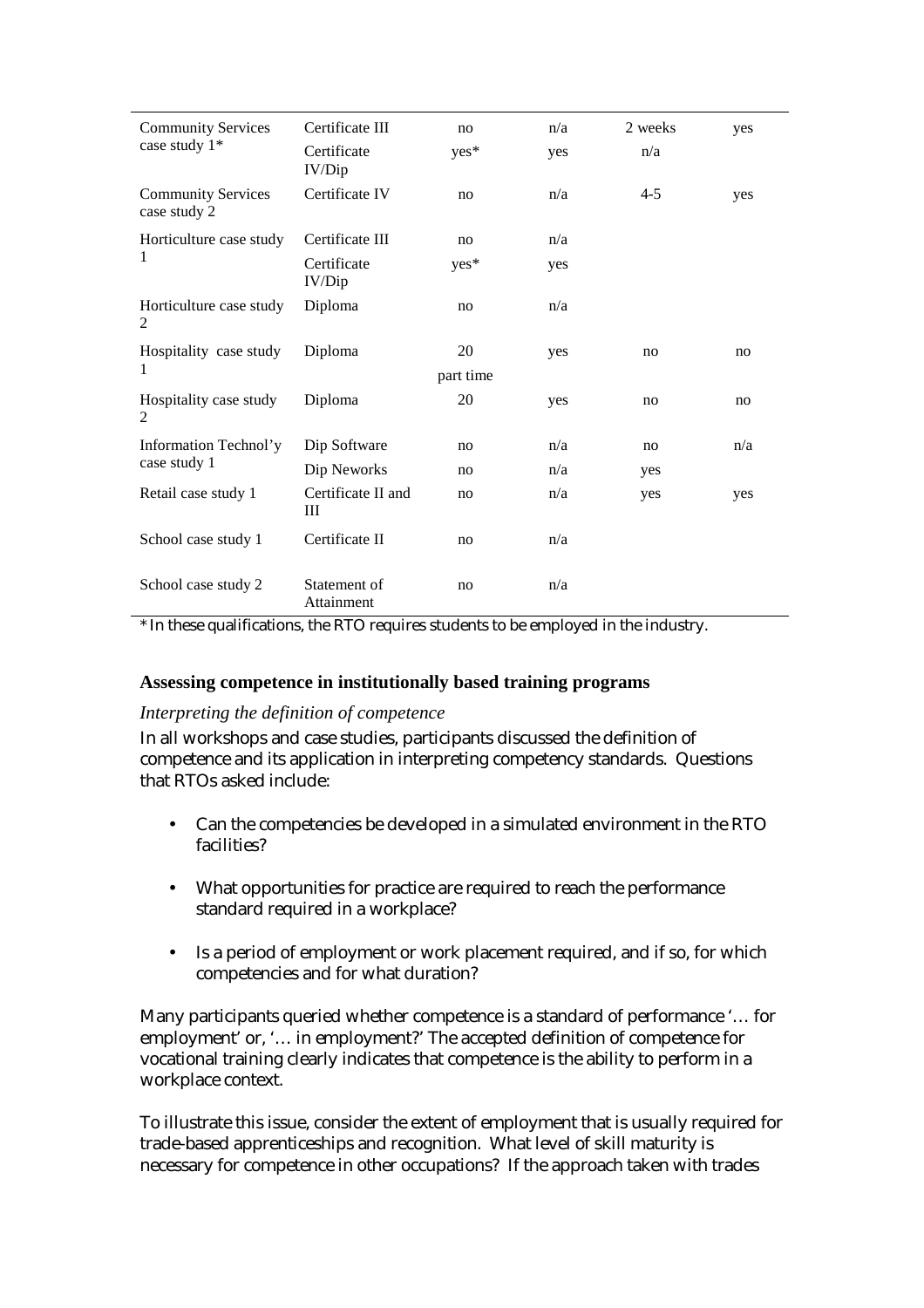were to be applied to other occupations, it is difficult to conceive how qualifications could be achieved without employment. Alternatively, if aspects of competence such as skill maturity are recognised as principally the province of employment rather than vocational training, there is scope for institutionally based training to deliver competency outcomes.

#### *Assessment methods used in institutionally based training*

RTOs delivering institutionally based training are using a variety of assessment methods. These methods include:

- Observation of performance in work placement and in workplace simulations, such as in-house training facilities and community-based projects and scenarios and role plays.
- Indirect evidence gathered through assignments, tests, and workplace projects.
- Supplementary evidence gathered through supervisor reports from work placement.
- In some RTOs, conducting assessments against individual units of competencel; in the majority of RTOs, combining units of competence into clusters to better reflect the realities of the workplace.

#### *Management competencies*

Workshop participants frequently highlighted management units of competence as being difficult to deliver to institutionally based students. This applied to generic management competencies, eg 'Manage staff'; or specific management competencies, eg 'Manage a wetland' (Horticulture Training Package). Units of competence may also pose ethical difficulties for RTOs to realistically simulate, eg 'Manage complex behavioural situations' (Community Services Training Package).

Students who are not employed in a management position are unlikely to gain the opportunity to practice these skills in a workplace. This was borne out in the case studies. For most RTOs, students are using the workplace for observation of management practices and gathering work-based information for assignments. Some RTOs, however, have decided to only offer management-level qualifications to students who are in employment.

#### **Achieving workplace performance standards**

#### *Simulating workplaces*

RTOs are using various methods to simulate workplace conditions. These range from scenarios and role plays (eg handling difficult clients, developing business plans) through to practice firms (eg office practice firms) community projects and fully operational services (eg beauty salons and restaurants).

Industry has a mixed view about the validity of simulations for assessing competence. The retail industry believes that competence can only be developed and assessed on the job. Similarly, in hospitality, one state ITAB did not consider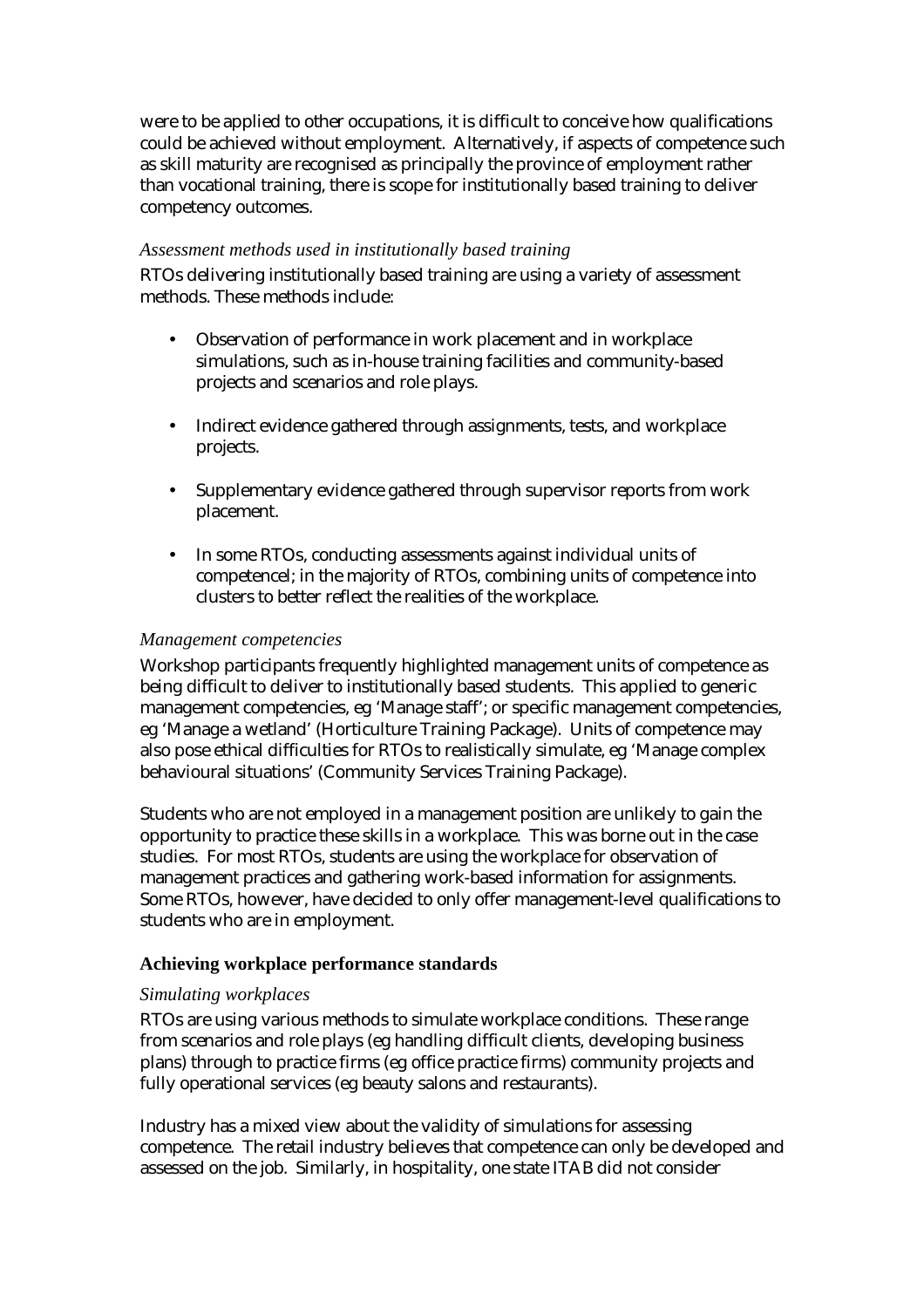training restaurants in TAFE Institutes to provide the conditions for assessment under realistic workplace conditions.

Some RTOs stated that this is leading to decisions to move away from simulation in preference to students developing these skills in work placement. This raises another set of issues for students and RTOs.

#### *Work placements*

RTOs in the case studies for this project are using work placements in a variety of ways (refer also to Table 1), including:

- only a short period of work placement to familiarise students with the culture of the workplace.
- regular periods of work placement to enable students to link classroom learning to the workplace.
- using the workplace as a resource for students to gather materials for assignments.
- using the workplace and industry trainers to deliver training and conduct workplace projects.

All RTOs in the case studies involved students in either employment or some period of work placement. However, while work placements may provide the opportunity for students to develop and apply competencies in the workplace, there can be limitations. These include:

- availability of enterprises in the region (note competition for places with schools).
- ability to redeploy teaching staff into selecting suitable enterprises and monitoring quality.
- legislative and industrial restrictions on time spent by students in work placement.

The quality of work placement can be variable. Students' experiences range from work observation and the completion of only menial tasks, to real learning experiences and opportunities to develop competence. While competencies such as lead work teams are best developed in real workplace situations, few students are given the opportunity during a work placement to put these skills into practice. Similarly, employers are unlikely to allow students to operate specialist machinery that is unavailable to RTOs because of its cost or the potential cost of lost production.

#### **Development of training programs/curriculum**

Training Packages specify *what* learners must achieve to attain a qualification. A training program specifies *how* learners will meet these outcomes.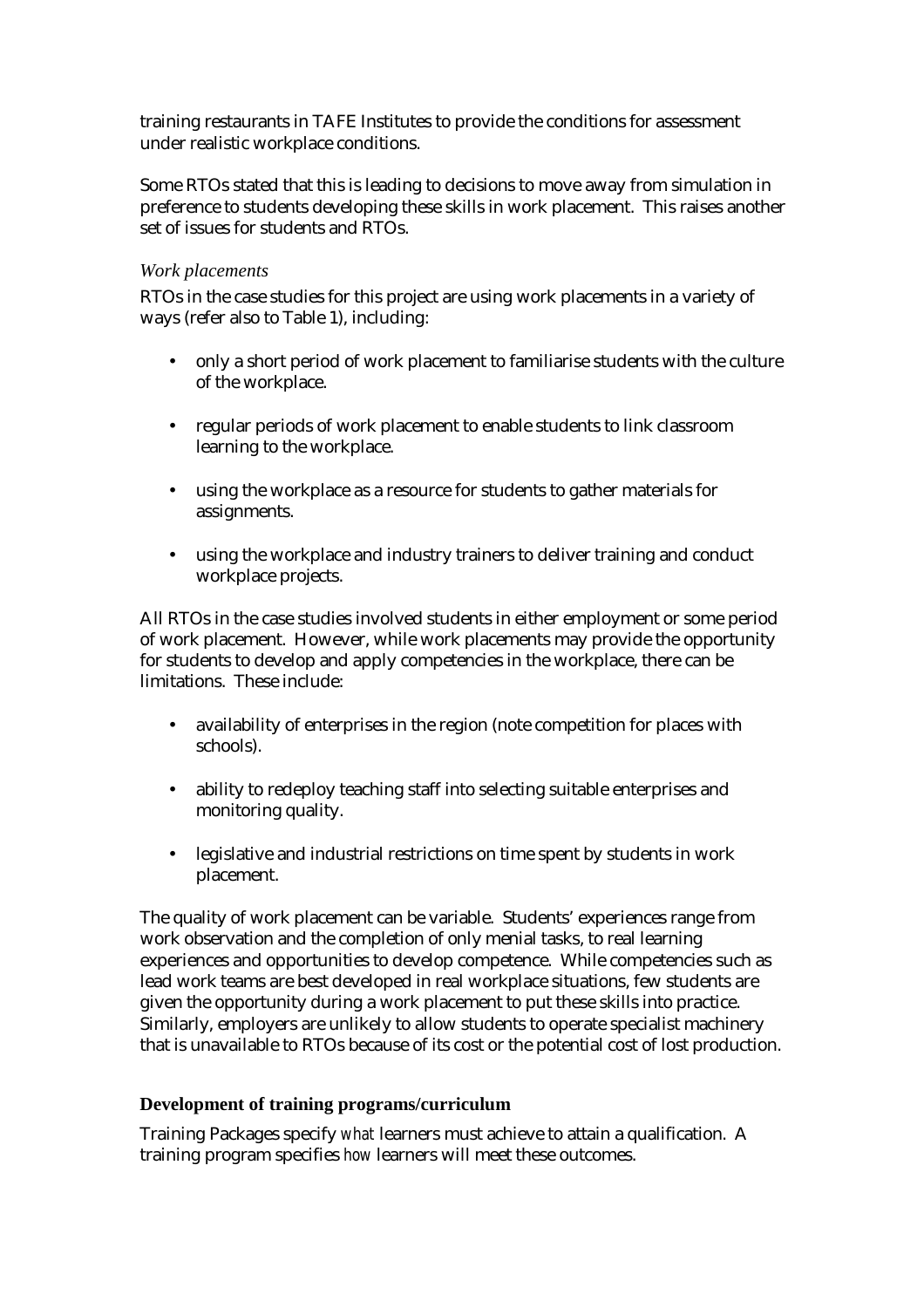In some of the case studies, RTOs are delivering training based directly on either individual units of competence, or clusters of competence. In others, training programs are a combination of learning modules and competencies.

RTOs are developing training programs to tailor training to suit their client needs and their preferred training and assessment arrangements by:

- incorporating prerequisite units or modules not specified in the Training Package.
- specifying underpinning knowledge linked to competence.
- structuring and sequencing training that takes students through a logical program of knowledge and skill development.
- linking the training program into the RTOs' systems for recording and reporting progress and achievement.

RTOs distinguished other training arrangements from institutionally based training programs, recognising the latter as preparing students for:

- employment in an industry in contrast with on-job training, which is specific to only one enterprise. To do this, institutionally based programs aim to incorporate knowledge and skills that take account of the range of enterprises and work practices in industry.
- further study as well as employment, by developing analytical, problem solving and other generic skills through the learning methods.

A number of RTOs reported that funding directly linked to individual units of competence is restricting the opportunity to incorporate adequate underpinning skills and knowledge in training programs.

## **Delivering diploma qualifications through institutionally based**

## **training arrangements**

Although most of the RTOs in the case studies delivered diploma qualifications are doing so through institutionally based training, many teachers at the workshops raised concerns about this qualification level. There are a number of reasons for this and they include:

- the inclusion of management competencies as core units at these qualification levels, as these are more difficult to teach and assess without access to a workplace environment
- the size and complexity of units of competence
- the lack of (or inadequate) prerequisites identified for entry into the qualification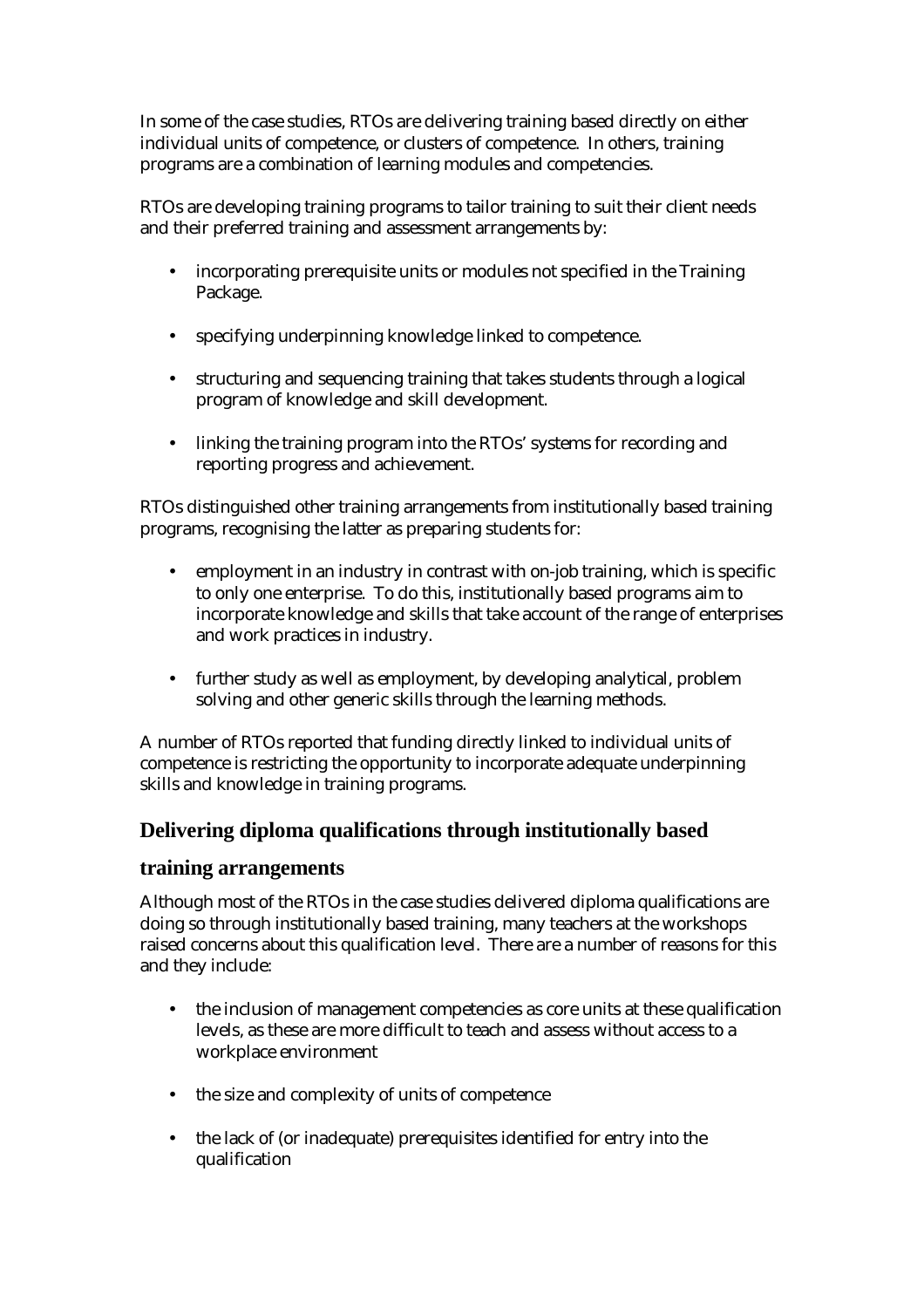- insufficient specification of underpinning knowledge
- the lack of a clear educational pathway to develop generic skills (eg problem solving skills) which underpin the development of competence at this level
- the extent of work placement or employment which may be necessary to develop competence at this level.

The diploma-level qualifications are of particular concern to RTOs, as these qualifications:

- have traditionally provided the basis for articulation from VET into higher education courses.
- are available to students who enrol directly from school on completion of year 12 and hence have little experience of relevant employment, particularly at management and supervisory levels.
- are marketed to national and international students as an entry point for either management aspirants (eg tourism and hospitality), or paraprofessional technicians (eg information technology).
- are in almost all cases unavailable through New Apprenticeship arrangements.

For these reasons, an institutionally based training pathway to the diploma qualification must be assured. It was suggested that if entry into the industry can be achieved through a diploma, then the advanced diploma could be tailored more towards existing employees with a strong focus on management competencies. This proposal would not necessarily suit all industries or occupations; eg laboratory technicians and electronic technicians need technical skills to advanced diploma level.

## **Discussion**

As stated earlier, Training Package documentation does not exclude institutionally based training. Yet, there is ambiguity amongst RTOs and industry about whether, and how, this training pathway can enable students to achieve competence at all qualification levels.

There are a number of reasons for this:

- Competencies are expressed in terms of workplace functions and performance. This leads to assumptions that the workplace is the most appropriate environment for training and assessment.
- There is a lack of clarity about the extent of skill maturity required to attain competence.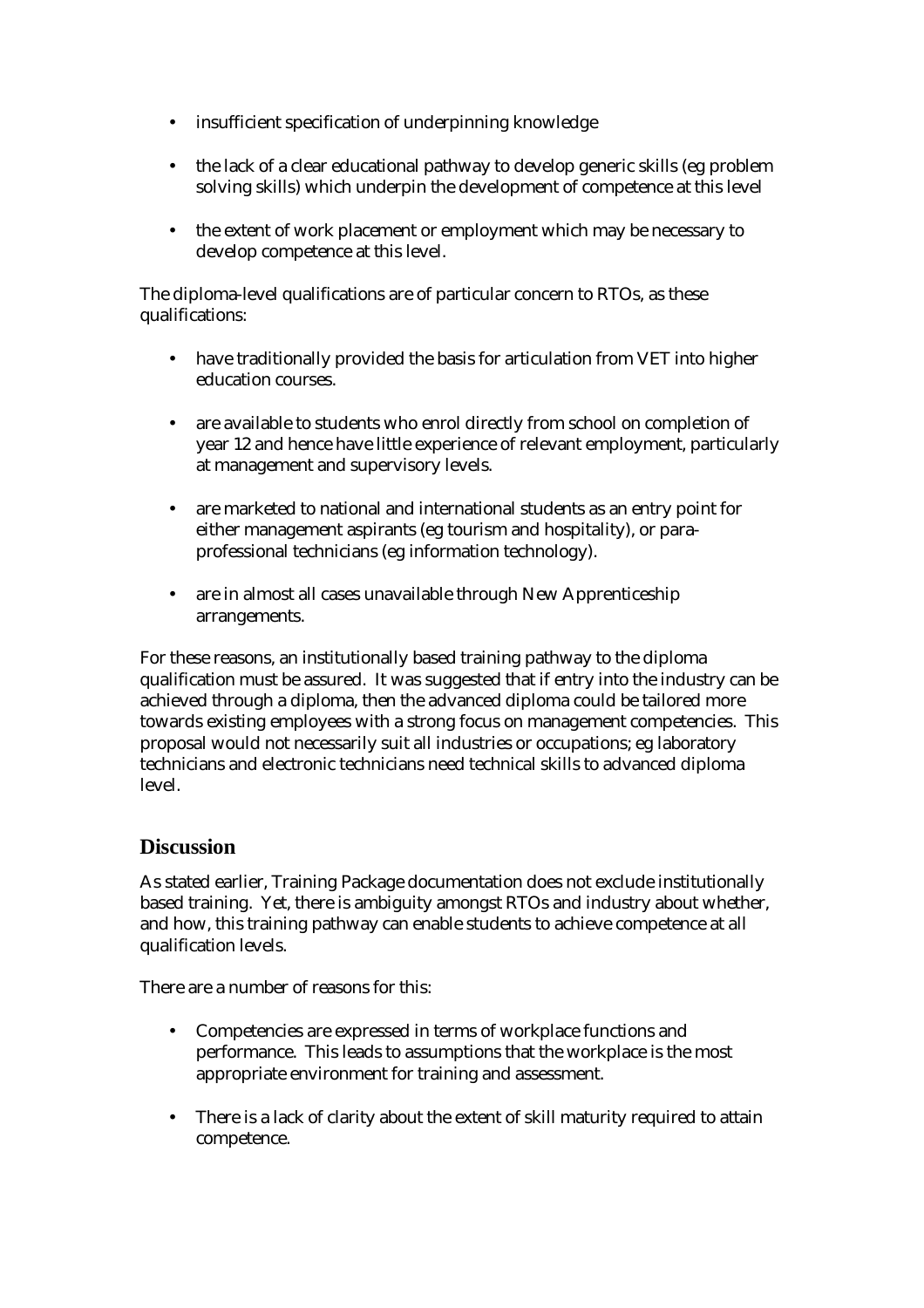If institutionally based training is to be more widely accepted, then measures will need to be taken to ensure this pathway is explicitly accommodated and recognised within Training Packages. RTOs will, however, continue to provide institutionally based training, simply because of the demand for access to training and qualifications. If appropriate action is not taken, there will no doubt be louder calls for a dual qualification system (Carnegie 2000, pp 207-211).

The shift from curriculum to Training Packages is designed to leave decisions about training delivery to RTOs to best meet their client needs. However, the concerns about national consistency within the VET system suggest that, at least until there is a shared understanding of competence across the VET system, more guidance is required (Summary of ANTA Ministerial Council decisions in Australian Training, September 2000). The development of more detailed and restrictive assessment specifications in Training Packages is not necessarily seen as the answer (TAFE Directors Australia 2001). Perhaps what is missing from Training Packages, though, is a discussion about training.

As a nationally endorsed set of vocational qualifications for a sector of industry, each Training Package presents a unique opportunity for collaboration between industry and RTOs to give guidance on training to meet the competencies and qualifications. Questions to be discussed and agreed include:

- How might the new qualifications affect existing training and assessment arrangements?
- How can the possible training pathways be developed to meet the outcomes for each qualification level?
- Which industries and RTOs will each contribute to ensure new entrants and existing employees can attain these qualifications?

Unfortunately, the adversarial environment that has accompanied the introduction of Training Packages has often polarised, rather than unified, views between industry and RTOs (eg see articles in the *Campus Review*, March 15-21, March 22-28, April 5-11, April 12-18). The proposal by ANTA to develop a User Guide for each Training Package may provide an opportunity to include more comprehensive information about training for Training Package qualifications in the nationally endorsed documents.

## **Conclusion**

Institutionally based training is continuing under Training Packages. RTOs are using a variety of training and assessment strategies to enable their students to develop and gather evidence of competence. This has led many RTOs into closer partnerships with industry to provide support through advice on standards and the provision of work placements, for example.

Many trainers are positive about the direction of Training Packages, but many are also concerned that the contribution they can make as educationalists has been marginalised. Ownership of national vocational qualifications by industry is a hallmark of Training Packages. Improvements in national consistency and in the